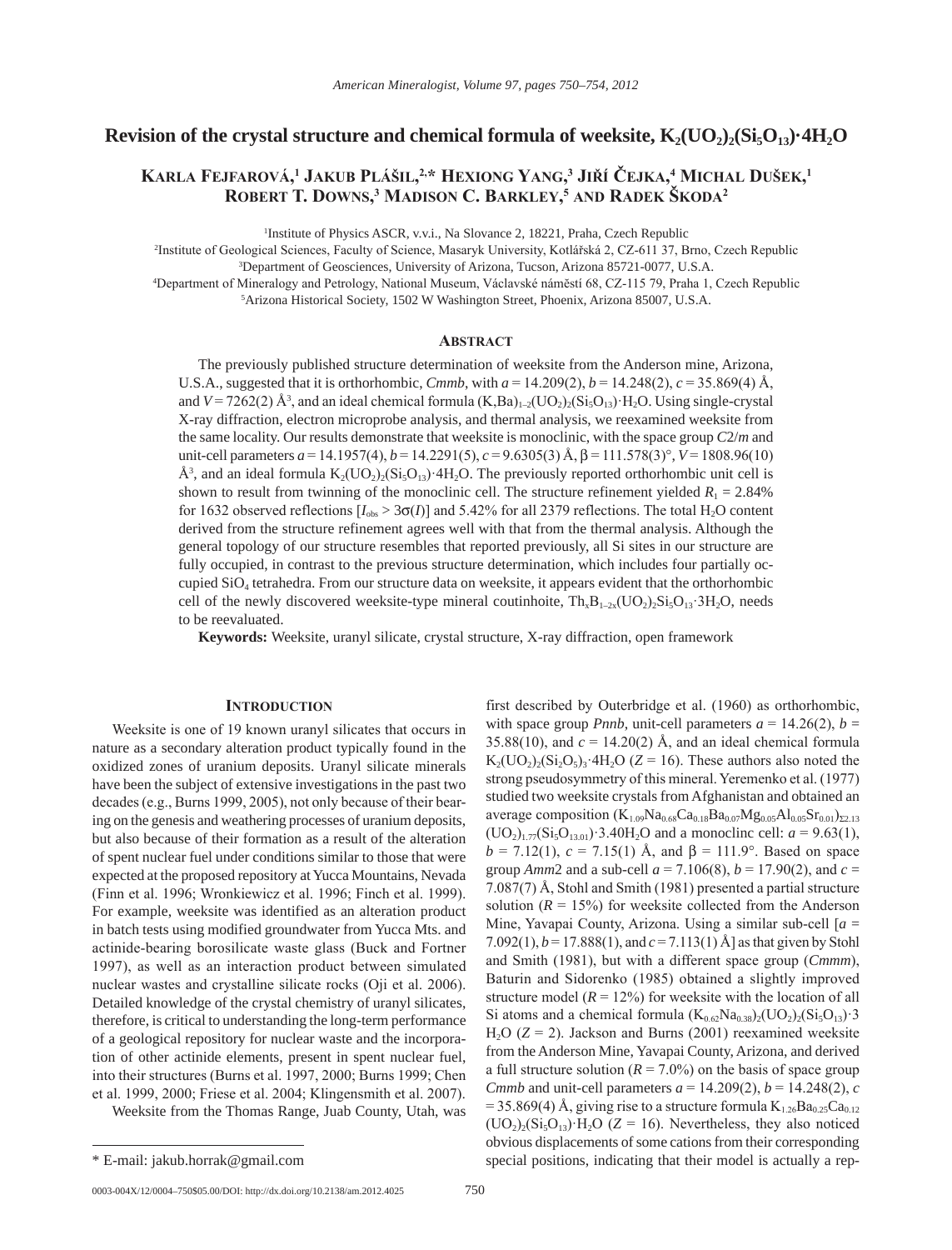resentation of an average structure. Yet, their attempts to refine the structure in space group *Cmmm*, *C*2*mm*, or *C*222 failed to produce any satisfactory solutions. An examination of the structure model of Jackson and Burns (2001) reveals some peculiar features, such as several partially occupied atomic sites (especially some Si sites). This study presents the weeksite structure determined using single-crystal X-ray diffraction data collected from an untwinned crystal, demonstrating that the real symmetry of weeksite is monoclinic (*C*2/*m*), rather than orthorhombic, as the most recent previous study reported.

# **exPeriMental MetHoDs**

The weeksite sample used in this study was from the Anderson mine, Yavapai County, Arizona, U.S.A. Its chemical composition (Table 1) was analyzed using a Cameca SX100 electron microprobe at Masaryk University, Brno, with an operating voltage of 15 kV, 4 nA current, and 10  $\mu$ m beam diameter. The following X-ray lines, crystals, and standards were selected to minimize line overlap: *K*a lines: Na (TAP, albite), Si (TAP, sanidine), Ca (PET, andradite), K (PET, sanidine); *L*a lines: Ba (LPET, barite); and  $M\beta$  lines: U (LPET, U metal). Peak counting times were 10–20 s for major elements and 40–60 s for minor or trace elements. Counting time on background was half of peak counting times. The measured intensities were converted to element concentrations using the "X-PHI" correction routine (Merlet 1994). Thermogravimetric analysis (TGA) of weeksite was conducted on the Stanton Redcroft Thermobalance TG 750, with a heating rate of 10 °C/min, dynamic air atmosphere, flow rate 10 mL/min, and a sample weight of 7.95 mg.

Three weeksite crystals (labeled as A, B, and C) were selected and examined using an Oxford Diffraction Gemini single-crystal diffractometer equipped with the Atlas CCD detector and monochromated Mo*K*a radiation. Interestingly, while crystals A and B displayed unit-cell parameters matching those reported by Jackson and Burns (2001), crystal C exhibited a monoclinic cell

**Table 1.** Results of electron microprobe analyses (in wt%) of weeksite

|                   |        | This work     |      |                   | 1     | 2     | 3     |
|-------------------|--------|---------------|------|-------------------|-------|-------|-------|
| Constituent       | Mean   | Range         |      | St.dev. Det. lim. |       |       |       |
| Na <sub>2</sub> O | 0.53   | $0.21 - 0.86$ | 0.17 | 0.24              | 0.7   | 2.05  | 2.29  |
| K <sub>2</sub> O  | 4.73   | $4.13 - 5.24$ | 0.38 | 0.17              | 5.5   | 5.12  | 5.40  |
| CaO               | 0.67   | $0.57 - 0.77$ | 0.06 | 0.13              | 1.1   | 2.01  | 0.03  |
| BaO               | 3.11   | $2.71 - 3.47$ | 0.25 | 0.17              | 1.4   | 1.90  | 0.19  |
| MgO               |        |               |      |                   |       | 0.18  | 0.21  |
| SrO               |        |               |      |                   |       | 0.20  | 0.14  |
| $Al_2O_3$         |        |               |      |                   | 0.6   | 0.25  | 0.23  |
| SiO <sub>2</sub>  | 29.44  | 29.11-29.88   | 0.30 | 0.09              | 33.6  | 31.37 | 30.40 |
| UO <sub>3</sub>   | 55.78  | 55.26-56.62   | 0.45 | 0.36              | 51.5  | 49.84 | 53.98 |
| $H2O*$            | 7.02   |               |      |                   | 6.6   | 6.29  | 6.29  |
| Total             | 101.28 | 93.20-95.76   |      |                   | 101.3 | 99.21 | 99.16 |
| Na                | 0.176  |               |      |                   |       |       |       |
| K                 | 1.031  |               |      |                   |       |       |       |
| Ca                | 0.123  |               |      |                   |       |       |       |
| Ba                | 0.208  |               |      |                   |       |       |       |
| $\Sigma M$ site   | 1.537  |               |      |                   |       |       |       |
| $Si4+$            | 5.030  |               |      |                   |       |       |       |
| UO <sub>2</sub>   | 2.002  |               |      |                   |       |       |       |
| H <sub>2</sub> O  | 4.000  |               |      |                   |       |       |       |

*Notes:* Mean = mean of 8 analyses, calculated on the basis of 21 O pfu. Range = range of 8 analyses. St.dev. = standard deviation of the analyses (in wt%). Det.  $\lim$  = detection limit (in wt%). H<sub>2</sub>O\* = water content (in wt%) derived from the theoretical content of  $4$  H $\cdot$ O in the crystal structure of weeksite.  $1 =$  Outerbridge et al. (1960). 2 = Yeremenko et al. (1977), generation 1. 3 = Yeremenko et al. (1977), generation 2.

with a unit-cell volume only a quarter of that for crystals A and B (Table 2). Analysis of the X-ray diffraction data revealed that the large unit cell of crystals A and B is actually a consequence of twinning and can be obtained from the monoclinic unit cell

**Table 2.** Summary of data collection conditions and refinement parameters for weeksite (crystal C)

| Crystal data                                                     |                                                            |  |  |  |  |  |  |  |  |
|------------------------------------------------------------------|------------------------------------------------------------|--|--|--|--|--|--|--|--|
| Ideal structural formula                                         | $K_2(UO_2)$ <sub>2</sub> $(Si_5O_{13})$ -4H <sub>2</sub> O |  |  |  |  |  |  |  |  |
| Space group                                                      | C2/m                                                       |  |  |  |  |  |  |  |  |
| Unit-cell parameters (no. reflections)                           | 4675                                                       |  |  |  |  |  |  |  |  |
| a (Å)                                                            | 14.1957(4)                                                 |  |  |  |  |  |  |  |  |
| $b(\AA)$                                                         | 14.2291(5)                                                 |  |  |  |  |  |  |  |  |
| c(A)                                                             | 9.6305(3)                                                  |  |  |  |  |  |  |  |  |
| $\beta$ (°)                                                      | 111.578(3)                                                 |  |  |  |  |  |  |  |  |
| $V(\AA^3)$                                                       | 1808.96(10)                                                |  |  |  |  |  |  |  |  |
| Ζ                                                                | 4                                                          |  |  |  |  |  |  |  |  |
| Calculated density (g/cm <sup>3</sup> )                          | 3.80                                                       |  |  |  |  |  |  |  |  |
| $\mu$ (mm <sup>-1</sup> ), correction type                       | 18.80, analytical                                          |  |  |  |  |  |  |  |  |
| $T_{\text{min}}/T_{\text{max}}$                                  | 0.265/0.570                                                |  |  |  |  |  |  |  |  |
| Crystal size (mm)                                                | $0.12 \times 0.07 \times 0.03$                             |  |  |  |  |  |  |  |  |
| <b>Data collection</b>                                           |                                                            |  |  |  |  |  |  |  |  |
| Radiation, wavelength (Å)                                        | MoKa, 0.71073                                              |  |  |  |  |  |  |  |  |
| $\theta$ range for data collection (°)                           | 2.86-29.32                                                 |  |  |  |  |  |  |  |  |
| $h, k, l$ ranges                                                 | $-19 < h < 19$ , $-17 < k < 19$ , $-13 < l < 13$           |  |  |  |  |  |  |  |  |
| Axis, frame width (°), time per frame (s)                        | $\omega$ , 0.8, 55                                         |  |  |  |  |  |  |  |  |
| Total reflections collected                                      | 28069                                                      |  |  |  |  |  |  |  |  |
| Unique reflections                                               | 2379                                                       |  |  |  |  |  |  |  |  |
| Unique observed reflections $[I_{obs} > 3\sigma(l)]$             | 1632                                                       |  |  |  |  |  |  |  |  |
| Data completeness to $\theta_{\text{max}}$ (%), $R_{\text{int}}$ | 99.82, 0.0593                                              |  |  |  |  |  |  |  |  |
| <b>Structure refinement by JANA2006</b>                          |                                                            |  |  |  |  |  |  |  |  |
| Refinement method                                                | Full-matrix least-squares on $F^2$                         |  |  |  |  |  |  |  |  |
| No. of refined parameters, constraints                           | 154.3                                                      |  |  |  |  |  |  |  |  |
| Weighting details                                                | $\sigma$ , w = $1/[\sigma^2(l) + 0.0016l^2]$               |  |  |  |  |  |  |  |  |

| $R_{\text{all}}$ , w $R_{\text{all}}$<br>Goodness-of-fit (S) on $F_{obs}^2$ /on $F_{all}^2$ |  |  |  |  |  |  | 0.0542, 0.0888 |  |  |  |  |  |  |  |  |  |  |  |  |  |  |  |  |  |
|---------------------------------------------------------------------------------------------|--|--|--|--|--|--|----------------|--|--|--|--|--|--|--|--|--|--|--|--|--|--|--|--|--|
|                                                                                             |  |  |  |  |  |  | 1.15/1.13      |  |  |  |  |  |  |  |  |  |  |  |  |  |  |  |  |  |
| Largest diff. peak and hole (e/Å <sup>3</sup> )                                             |  |  |  |  |  |  | $-1.27, 0.84$  |  |  |  |  |  |  |  |  |  |  |  |  |  |  |  |  |  |
|                                                                                             |  |  |  |  |  |  |                |  |  |  |  |  |  |  |  |  |  |  |  |  |  |  |  |  |
|                                                                                             |  |  |  |  |  |  |                |  |  |  |  |  |  |  |  |  |  |  |  |  |  |  |  |  |
|                                                                                             |  |  |  |  |  |  |                |  |  |  |  |  |  |  |  |  |  |  |  |  |  |  |  |  |
|                                                                                             |  |  |  |  |  |  |                |  |  |  |  |  |  |  |  |  |  |  |  |  |  |  |  |  |
|                                                                                             |  |  |  |  |  |  |                |  |  |  |  |  |  |  |  |  |  |  |  |  |  |  |  |  |
|                                                                                             |  |  |  |  |  |  |                |  |  |  |  |  |  |  |  |  |  |  |  |  |  |  |  |  |
|                                                                                             |  |  |  |  |  |  |                |  |  |  |  |  |  |  |  |  |  |  |  |  |  |  |  |  |
|                                                                                             |  |  |  |  |  |  |                |  |  |  |  |  |  |  |  |  |  |  |  |  |  |  |  |  |
|                                                                                             |  |  |  |  |  |  |                |  |  |  |  |  |  |  |  |  |  |  |  |  |  |  |  |  |
|                                                                                             |  |  |  |  |  |  |                |  |  |  |  |  |  |  |  |  |  |  |  |  |  |  |  |  |
|                                                                                             |  |  |  |  |  |  |                |  |  |  |  |  |  |  |  |  |  |  |  |  |  |  |  |  |
|                                                                                             |  |  |  |  |  |  |                |  |  |  |  |  |  |  |  |  |  |  |  |  |  |  |  |  |

 $R_{\text{obs}}$  *wR*<sub>obs</sub> 0.0284, 0.0742



**Figure 1.** Illustration of the twinning in weeksite (red and blue net) in reciprocal space viewed along b\*. Reciprocal unit-cell choice by Jackson and Burns (2001) is sketched in green. Reconstruction is based on the experimental data set. (Color online.)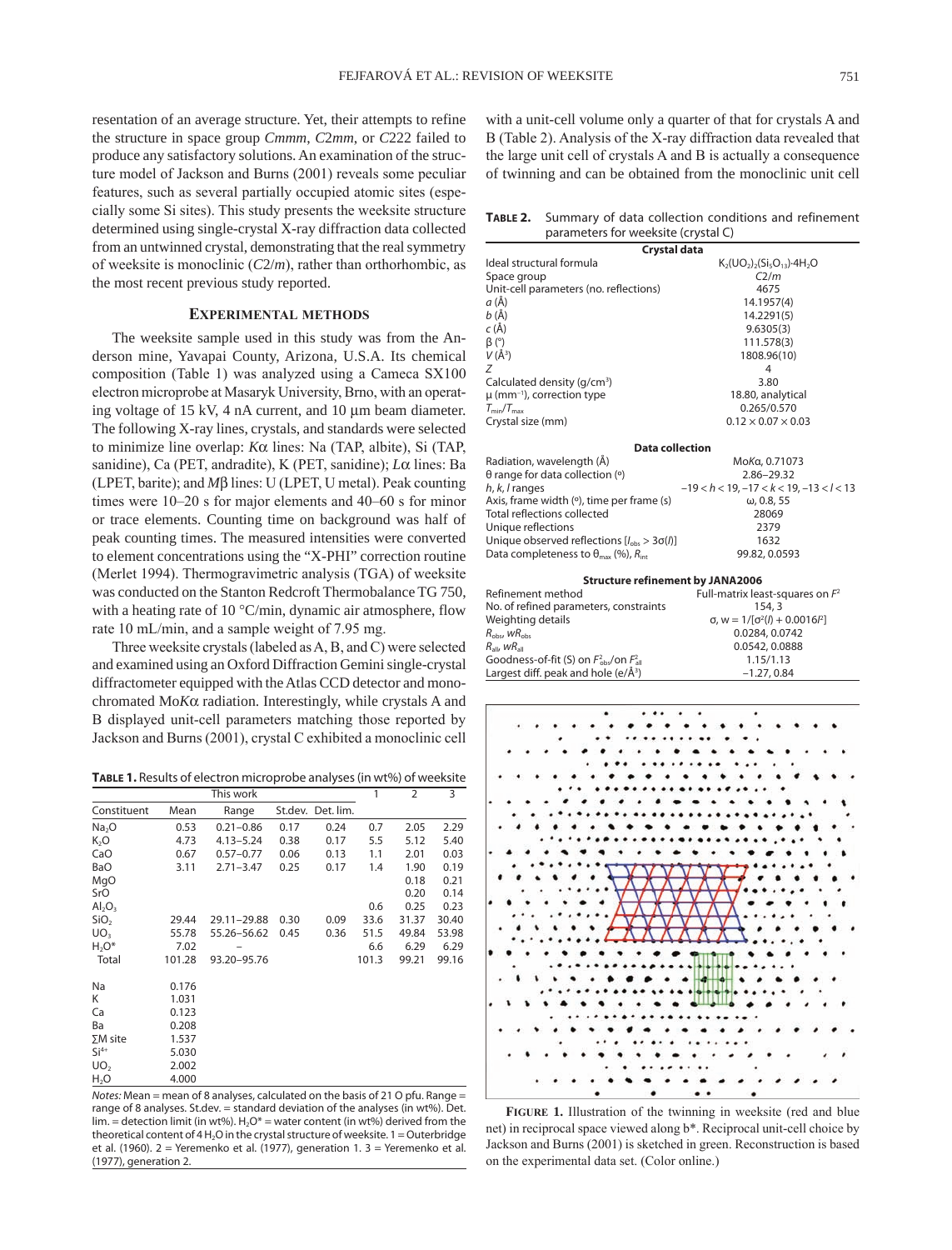of crystal C with the transformation matrix [1 0 1/0 1 0/0 0 4]. The twin law is a twofold rotation around  $[4 \ 0 \ 1]$  of the monoclinic cell in real space or around **a\*** in reciprocal space (Fig. 1). Examination of another weeksite sample in the RRUFF project collection (deposition no.: R050330, see http://rruff.info), which is also from the Anderson mine, produced a similar monoclinic unit cell as that given in Table 2. Therefore, the structure of weeksite was solved based on the X-ray diffraction intensity data collected from the untwinned crystal C using the charge-flipping algorithm of Superflip program (Palatinus and Chapuis 2007) and refined using JANA2006 (Petříček et al. 2006). Details of data collection and structure refinements are listed in Table 2.

**Table 3.** Atomic coordinates, site occupancies and atomic displacement parameters (in angstroms) for weeksite (crystal C)

| Atom            | Wyck., site    | Occ.     | x            | У            | z          | $U_{\rm ea}$            |
|-----------------|----------------|----------|--------------|--------------|------------|-------------------------|
| U               | 8j, 1          | 1        | 0.09933(2)   | 0.24679(2)   | 0.89678(3) | 0.0119(1)               |
| $K1*$           | 4 <i>i</i> . m | 0.95(1)  | $-0.0707(2)$ | O            | 0.8602(4)  | 0.037(1)                |
| $K2*$           | 4i, m          | 0.93(1)  | 0.2460(3)    | 0            | 0.8433(5)  | 0.054(2)                |
| Si1             | 4h, 2          |          | $\Omega$     | 0.3068(2)    | 0.5        | 0.017(1)                |
| Si <sub>2</sub> | 8j, 1          |          | 0.1875(1)    | 0.2498(1)    | 0.2495(2)  | 0.0116(7)               |
| Si3             | 8j, 1          |          | 0.2986(2)    | 0.1100(1)    | 0.5004(2)  | 0.0184(8)               |
| O1              | 8j, 1          |          | 0.4105(4)    | 0.1224(4)    | 0.4996(7)  | 0.033(2)                |
| O <sub>2</sub>  | 8j, 1          |          | 0.0712(4)    | 0.2440(4)    | 0.1370(6)  | 0.023(2)                |
| O <sub>3</sub>  | 8j, 1          |          | 0.2472(4)    | 0.2551(4)    | 0.1367(6)  | 0.024(2)                |
| O <sub>4</sub>  | 8j, 1          |          | 0.0366(4)    | 0.2437(3)    | 0.6473(6)  | 0.024(2)                |
| O <sub>5</sub>  | 8j, 1          |          | 0.2162(4)    | 0.1560(4)    | 0.3546(6)  | 0.027(2)                |
| O <sub>6</sub>  | 4i, m          |          | 0.2705(6)    | $\Omega$     | 0.4998(8)  | 0.022(3)                |
| O7              | 8j, 1          |          | 0.2892(4)    | 0.1573(4)    | 0.6467(6)  | 0.026(2)                |
| O <sub>8</sub>  | 8j, 1          |          | 0.1020(4)    | 0.1201(4)    | 0.9055(6)  | 0.029(3)                |
| O <sub>9</sub>  | 8j, 1          |          | 0.0990(4)    | 0.3727(4)    | 0.8972(7)  | 0.032(3)                |
| O10             | 4i, m          |          | 0.4310(7)    | O            | 0.841(1)   | 0.053(4)                |
| 011             | 4i, m          |          | $-0.2624(8)$ | 0            | 0.845(2)   | 0.058(6)                |
| O12             | 2c, 2/m        | 0.72(3)  | U            | ი            | 0.5        | $0.036(4)$ <sup>+</sup> |
| O13             | 4h, 2          | 0.26(2)  | O            | $-0.079(2)$  | 0.5        | $0.036(4)$ <sup>+</sup> |
| O14             | 8j, 1          | 0.28(1)  | $-0.046(2)$  | $-0.0614(4)$ | 0.602(3)   | $0.036(4)$ <sup>+</sup> |
| O <sub>15</sub> | 8j, 1          | 0.264(2) | $-0.092(2)$  | $-0.064(2)$  | 0.398(3)   | $0.036(4)$ <sup>+</sup> |
| O16             | 4i, m          | 0.24(2)  | $-0.445(2)$  | $\Omega$     | 0.702(4)   | $0.02(1)$ <sup>+</sup>  |

*Notes:* Wyck., site = Wyckoff notation, site symmetry. Occ. = site occupancy.  $U_{eq}$ is defined as a third of the trace of the orthogonalized  $U_{ii}$  tensor.

\* Refined solely with K atoms; however, other elements are present at the sites as indicated WDS analysis.

#### **Table 4.** Selected interatomic distances for weeksite

| U                         |          | K1                       |          | K <sub>2</sub>           |          |
|---------------------------|----------|--------------------------|----------|--------------------------|----------|
| $U - O8$                  | 1.804(6) | K1-08                    | 2.888(6) | $K2-08$                  | 2.891(7) |
| $U - O9$                  | 1.792(6) | $K1 - O8$ iv             | 2.991(7) | $K2 - O8$ <sup>vii</sup> | 2.891(7) |
| $U - O2$                  | 2.489(6) | $K1 - O8$ <sup>vi</sup>  | 2.991(7) | K2-O9vii                 | 3.213(6) |
| $U - O2$ <sup>ii</sup>    | 2.322(6) | K1-O8vii                 | 2.888(6) | K2-O9viii                | 3.213(6) |
| $U - O3$ <sup>i</sup>     | 2.488(5) | $K1 - O11$               | 2.67(1)  | K2-010                   | 2.63(1)  |
| $U - O3$ iii              | 2.317(6) | $K1 - O14$               | 2.77(3)  | K2-011 <sup>iv</sup>     | 2.93(2)  |
| $U - O4$                  | 2.235(5) | K1-014vii                | 2.77(3)  | K2-015ii                 | 2.70(2)  |
| $< U - O_{Ur}$            | 1.798    | $K1 - O5$ <sup>ii</sup>  | 3.214(5) | $K2 - O15$ <sup>v</sup>  | 2.70(2)  |
| $< U - O_{Eq}$            | 2.370    | $K1 - O5$ <sup>vii</sup> | 3.214(5) | $K2-O7$                  | 3.134(7) |
|                           |          | $K1 - O2$ <sup>ii</sup>  | 3.472(6) | $K2-O7vi$                | 3.134(7) |
|                           |          | $K1 - O2$ <sup>vii</sup> | 3.472(6) | K2-O3iii                 | 3.489(6) |
|                           |          | $<$ K1-O>                | 3.031    | K2-O3xviii               | 3.489(6) |
|                           |          |                          |          | $K2-06$                  | 3.45(1)  |
|                           |          |                          |          | $<$ K2-O>                | 3.067    |
| Si1                       |          | Si <sub>2</sub>          |          | Si3                      |          |
| $Si1 - O1$ <sup>iii</sup> | 1.62(6)  | $Si2-O2$                 | 1.609(5) | $Si3-O1$                 | 1.602(7) |
| $Si1-O1x$                 | 1.62(6)  | $Si2-O3$                 | 1.607(7) | $Si3-O5$                 | 1.600(5) |
| $Si1 - O4$                | 1.596(5) | $Si2-O5$                 | 1.634(6) | $Si3-O6$                 | 1.614(3) |
| $Si1 - O4$ <sup>ii</sup>  | 1.596(5) | $Si2-O7$                 | 1.616(6) | $Si3-O7$                 | 1.611(7) |
| $<$ Si1-O>                | 1.608    | $<$ Si2-O>               | 1.617    | $<$ Si2-O>               | 1.607    |
|                           |          |                          |          |                          |          |

*Notes:* Symmetry codes: (i) x, y, z+1; (ii) −x, y, −z+1; (iii) −x+1/2, −y+1/2, −z+1; (iv) −x, y, −z+2; (v) −x, −y, −z+2; (vi) x, −y, z; (vii) −x, −y, −z+1; (viii) x−1/2, −y+1/2, z; (ix) −x+1, y, −z+1; (x) x+1/2, −y+1/2, z; (xi) x+1, y, z; (xii) −x, y, −z; (xiii) x, y, z−1; (xiv) −x+1/2, −y+1/2, −z; (xv) x−1/2, y+1/2, z; (xvi) x+1/2, y+1/2, z; (xvii) −x+1, y, −z+2; (xviii) −x+1/2, y−1/2, −z+1.

During the structure refinements, all U and Si sites were assumed to be fully occupied, as indicated by the chemical analysis. However, for simplicity, we treated minor amounts of Ba, Ca, and Na as K in the refinements and allowed the populations of the two K sites to vary. In addition, the occupancies of five partially occupied  $H_2O$  sites (due to disordering) were also refined, but their isotropic displacement parameters were fixed to be the same. Final atomic coordinates and displacement parameters are presented in Table 3 and selected bond distances in Table 4. Anisotropic displacement parameters, as well as CIF, are listed as supplementary material<sup>1</sup>.

### **results anD Discussions**

#### **Chemical composition**

The chemical formula of weeksite in the current IMA accepted mineral list is  $(K,Ba)_{1-2}(UO_2)_2(Si_5O_{13})$  H<sub>2</sub>O, which is an idealized version of that given by Jackson and Burns (2001):  $(K_{1.05})$  $Ba_{0.25}Na_{0.02}Ca_{0.12}$ )<sub>1.44</sub>(UO<sub>2</sub>)<sub>2.08</sub>(Si<sub>5.07</sub>O<sub>12.38</sub>)·1.46H<sub>2</sub>O. However, if we normalize our electron microprobe data on the basis of 21 O apfu (see below), the chemical composition of our weeksite can be expressed by the empirical formula  $(K_{1,03}Ba_{0.21}Na_{0.18}Ca_{0.12})_{1.54}$  $(UO<sub>2</sub>)<sub>2</sub>(Si<sub>5.03</sub>O<sub>13</sub>)$ <sup>-</sup>4H<sub>2</sub>O, or simplified as  $K_2(UO<sub>2</sub>)<sub>2</sub>(Si<sub>5</sub>O<sub>13</sub>)$ <sup>-</sup>4H<sub>2</sub>O. The major difference between the two simplified formulas lies in the  $H_2O$  content.

From the thermogravimetric/differential thermogravimetric (TG/DTG) measurements, weeksite appears to dehydrate in several overlapping steps up to  $\sim 640-660 \degree C$  (Fig. 2). The observed loss in mass corresponds to  $\sim 6.7$  wt%, which is close to that for 4 H2O molecules in a chemical formula, lending further support to our proposed formula derived from the structure refinement (see below). The loss of ~0.5 wt% in mass between ~660 and 800 °C might result from the release of oxygen atoms or small amount of hydroxyl groups distributed over the oxygen sites.

<sup>1</sup> Deposit item AM-12-021, CIF and Anisotropic Displacement Parameters. Deposit items are available two ways: For a paper copy contact the Business Office of the Mineralogical Society of America (see inside front cover of recent issue) for price information. For an electronic copy visit the MSA web site at http://www.minsocam. org, go to the *American Mineralogist* Contents, find the table of contents for the specific volume/issue wanted, and then click on the deposit link there.



**Figure 2.** Thermal decomposition of weeksite reflected in weightloss loss (TG) and it is difference curve (DTG).

<sup>†</sup> Refined isotropically.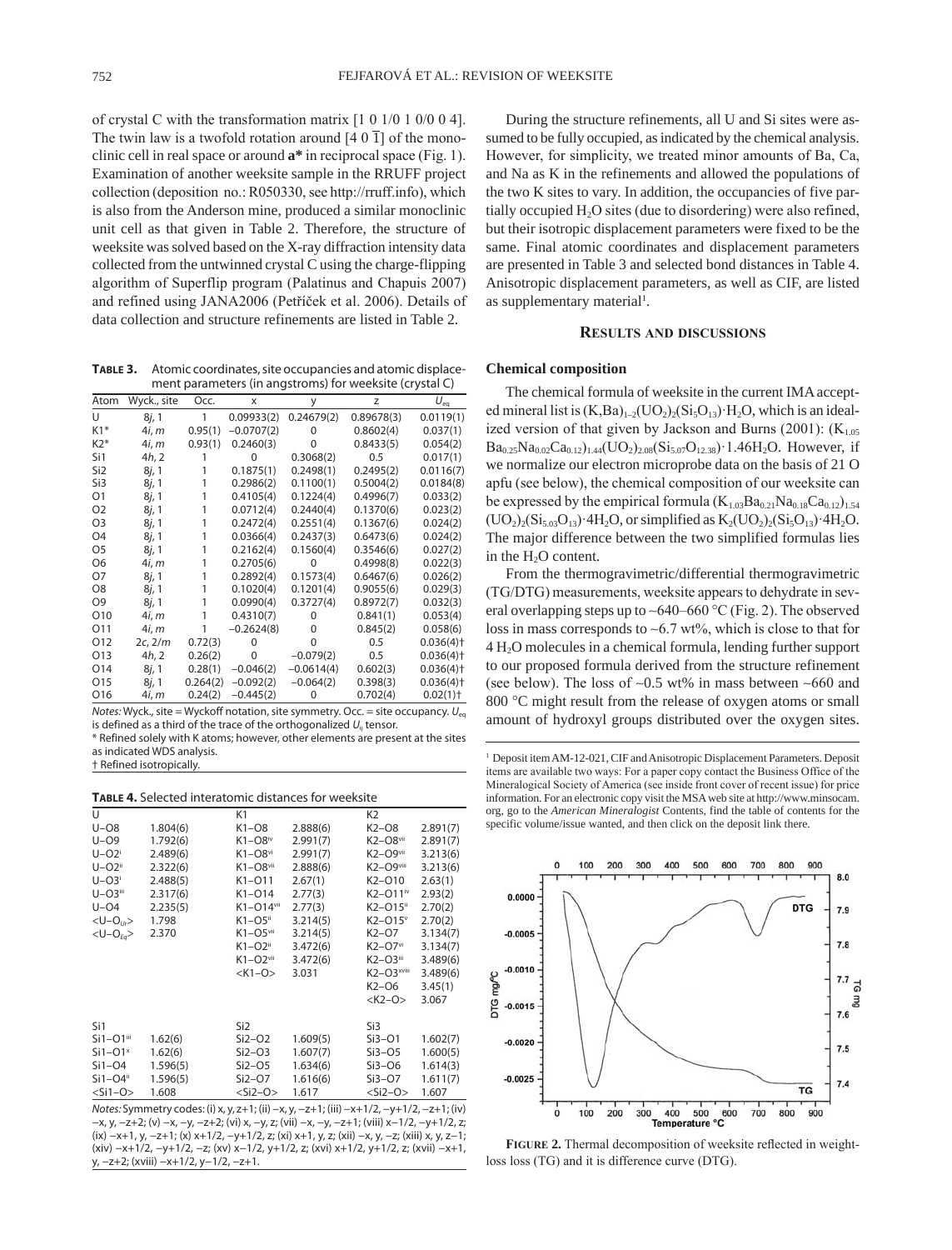Similar results were also observed by Tarkhanova et al. (1975) and Čejka (1999).

# **Crystal structure**

The main features of the weeksite structure determined from this study are quite similar to those presented by Jackson and Burns (2001). The  $(UO<sub>2</sub>)O<sub>5</sub>$  uranyl pentagonal bipyramids share equatorial edges to form chains parallel to [100], which in turn share edges with  $SiO<sub>4</sub>$  tetrahedra. The uranyl silicate chains are linked to crankshaft-like chains of vertex-sharing SiO<sub>4</sub> tetrahedra, resulting in layers that are connected through vertex-sharing between  $SiO<sub>4</sub>$  tetrahedra to form an open framework. The monoand divalent cations  $(K^+, Ba^{2+}, Ca^{2+}, and Na^+),$  as well as  $H_2O$ molecules, are situated in the channels of the uranyl silicate framework (Fig. 3). However, there are also some marked differences between the two structures. For example, the structure of Jackson and Burns (2001) contains 48 nonequivalent atomic sites, with 4 occupied by U, 10 by Si, 6 by M (=K, Ba, Ca, and Na), 26 by O, and 2 by H<sub>2</sub>O. Moreover, 4 Si and 2 O sites are only 50% occupied and some  $SiO<sub>4</sub>$  tetrahedra share edges or faces with each other, which is apparently energetically unfavorable. In contrast, our structure consists of only 22 symmetrically distinct atomic sites (Table 3), with 1 occupied by U, 3 by Si, 2 by  $M$ , 9 by O, and 7 by  $H_2O$ . All Si sites are fully occupied in our structure and there is no edge sharing between SiO<sub>4</sub> tetrahedra.

Experimental structural formula of weeksite obtained from the refinement and bond-valence analysis (Table 5) is  $K_{1.88}H_{0.12}^{+}[(UO_2)_2(Si_5O_{13})](H_2O)_4$ ,  $Z = 4$ . The presence of  $H^+$  in the formula is just formal, to keep it electroneutral. The real mechanism of charge-balance is substitution of  $M^+$  and  $M^{2+}$ elements at the K sites, as suggest results of microprobe analysis and lower values of occupational factors obtained from the structure refinement.

#### **Discussion**

Another noticeable difference between the structures of Jackson and Burns (2001) and this study is manifested in the positions and quantity of H<sub>2</sub>O molecules. Whereas Jackson and Burns



**Figure 3.** Polyhedral representation of weeksite structure viewed along [001] with labeled M-sites in the interlayer. Uranyl pentagonal bipyramids are yellow, silicate tetrahedra are red; atoms related to M-sites are green and oxygen atoms are red. The unit-cell edges are outlined. (Color online.)

**Table 5.** Bond-valence analysis for weeksite

|                | U          | K1              | K <sub>2</sub>  | Si1           | Si <sub>2</sub> | Si3                      | ΣBV  | Assig.           |
|----------------|------------|-----------------|-----------------|---------------|-----------------|--------------------------|------|------------------|
| 01             |            |                 |                 | $1.01\times2$ |                 | 1.06                     | 2.07 | $O2-$            |
| O <sub>2</sub> | 0.43, 0.59 | $0.03\times2$   |                 |               | 1.04            |                          | 2.09 | $O2-$            |
| O3             | 0.43, 0.60 |                 | $0.03\times2$   |               | 1.05            |                          | 2.10 | $O2-$            |
| O4             | 0.70       |                 |                 | $1.08\times2$ |                 |                          | 1.78 | $O2-$            |
| O5             |            | $0.05\times2$   |                 |               | 0.97            | 1.07                     | 2.09 | $O2-$            |
| O6             |            |                 | 0.03            |               |                 | $1.02\times2\rightarrow$ | 2.07 | $O2-$            |
| Ο7             |            |                 | $0.07\times2$   |               | 1.02            | 1.04                     | 2.12 | $O2-$            |
| O8             | 1.61       | $0.13 \times 2$ | $0.13 \times 2$ |               |                 |                          | 1.97 | $O2-$            |
|                |            | $0.10\times2$   |                 |               |                 |                          |      |                  |
| O9             | 1.65       |                 | $0.05 \times 2$ |               |                 |                          | 1.70 | $O2-$            |
| 010            |            |                 | 0.26            |               |                 |                          | 0.26 | $H_2O$           |
| 011            |            | 0.23            | 0.11            |               |                 |                          | 0.35 | $H_2O$           |
| 012            |            |                 |                 |               |                 |                          | 0.00 | H <sub>2</sub> O |
| 013            |            |                 |                 |               |                 |                          | 0.00 | H <sub>2</sub> O |
| 014            |            | $0.18 \times 2$ |                 |               |                 |                          | 0.18 | $H_2O$           |
| 015            |            |                 | $0.22 \times 2$ |               |                 |                          | 0.22 | H <sub>2</sub> O |
| 016            |            |                 |                 |               |                 |                          | 0.00 | $H_2O$           |
| ΣBV            | 6.01       | 1.21            | 1.38            | 4.18          | 4.08            | 4.19                     |      |                  |

*Notes:* Values are expressed in valence units (v.u.). Multiplicity is indicated by ×↓→; K–O bond strengths from Brown and Altermatt (1985); Si–O bond strengths from Brese and O'Keeffe (1991);  $U^{6+}$ –O bond strengths ( $r_0$  = 2.051, b = 0.519) from Burns et al. (1997b). While taking into account of K1/K2 site occupancies, ∑BV obtained are 1.15 and 1.28 v.u., respectively.

 $(2001)$  observed two H<sub>2</sub>O sites located in a plane of six-member rings of silicate tetrahedra, we found in sum  $3.94$  H<sub>2</sub>O groups distributed over two fully occupied and five partially occupied sites (Table 3 and Fig. 3). The refined occupancies for  $H_2O$  sites are consistent with our thermal analysis discussed above, as well as the previously proposed H<sub>2</sub>O content in weeksite (Outerbridge et al. 1960; Stohl and Smith 1981).

Atencio et al. (2004) described a new uranyl silicate mineral, coutinhoite, with an ideal chemical formula  $Th_xB_{1-2x}$  $(UO<sub>2</sub>)<sub>2</sub>Si<sub>5</sub>O<sub>13</sub> 3H<sub>2</sub>O$ . From the powder X-ray diffraction data, they obtained, by analogy with weeksite, an orthorhombic unit cell: *a* = 14.1676(9), *b* = 14.1935(9), *c* = 35.754(2) Å, and *V* =  $7189.7(2)$  Å<sup>3</sup>. Obviously, based on our new structure data on weeksite, the crystal symmetry and unit-cell parameters of this mineral worths to be reevaluated.

Haiweeite, ideally  $Ca(UO<sub>2</sub>)<sub>2</sub>(Si<sub>5</sub>O<sub>12</sub>)(OH)<sub>2</sub>·3H<sub>2</sub>O$ , is another uranyl silicate mineral having the U:Si ratio of 2:5, as weeksite. Haiweeite was originally described as monoclinic, with *a*  $= 15.4, b = 7.05, c = 7.10$  Å, and  $\beta = 107.9^{\circ}$  (McBurney and Murdoch 1959). However, from a twinned haiweeite crystal, Rastsvetaeva et al. (1997) attained a structure model with *R* = 11.8% on the basis of an orthorhombic unit cell:  $a = 14.263(3)$ ,  $b = 17.988(3), c = 18.395(3)$  Å, and space group  $P2<sub>1</sub>2<sub>1</sub>2<sub>1</sub>$ . Burns (2001) reexamined this mineral, showed it to be orthorhombic with  $a = 7.125(1)$ ,  $b = 17.937(2)$ ,  $c = 18.342(2)$  Å, and space group *Cmcm*. Although the structure model of Burns (2001) yielded  $R = 4.2\%$  ( $R_{\text{int}} = 8.5\%$ ), it also contains several partially (50%) occupied atomic sites, including two Si sites, representing an average structure model. The preliminary results of the new single-crystal X-ray diffraction experiments on haiweeite crystals suggest that ordered structure exists, however it needs to be investigated further.

#### **acKnowleDgMents**

We are indebted to Jaroslav Hyršl (Kolín, Czech Republic) who kindly provided us the weeksite sample for the study. The help of Jana Ederová (Institute of Chemical Technology in Prague, Czech Republic) is highly acknowledged due to performing thermal analysis of weeksite. Comments on the topic by Thomas Armbruster (University of Bern, Switzerland) are also highly appreciated. We thank Jiří Sejkora